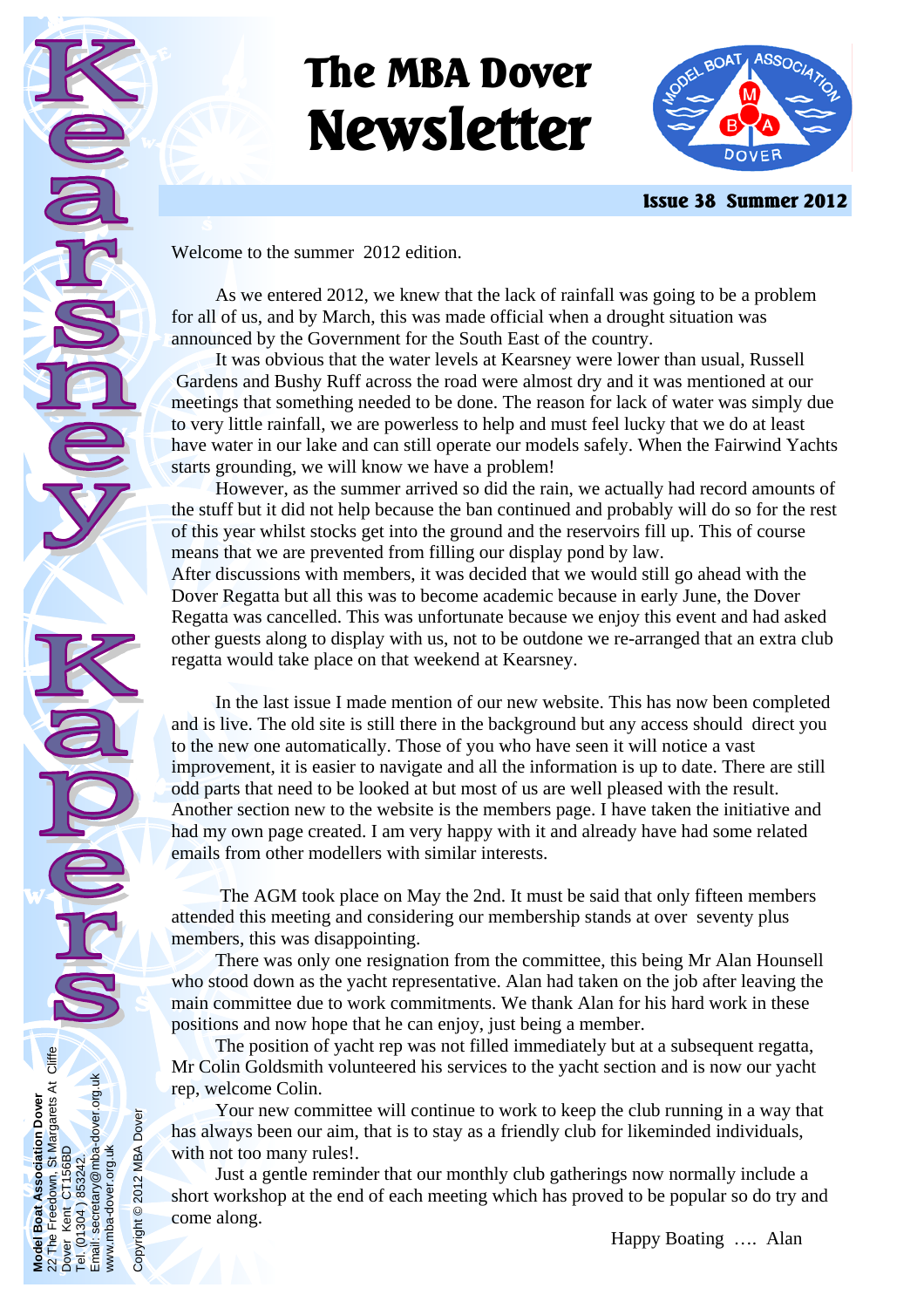# **For Sale**

**A**s a gesture of goodwill, member Mr **Ken Cooper** has donated a model to the club to be sold to aid club funds. The model is fully operational and is complete with 2.4 Ghz four channel R/C.

The model can be viewed at the storage shed and we have displayed it at our club regattas. The asking price is negotiable but considering the model and equipment fitted, it should realise a good figure but we are open to sensible offers. The model is a motor yacht that is fully detailed with motors and batteries included.

 We have also had a model for sale from a relation of a member who has passed away. This one is the Model Slipway Range Safety Launch. It is again complete and ready to run and has some other related parts included in the sale. Originally built and owned by Mr Don Westwood, some of the older members would remember this boat that he called Megan. Don regularly operated the model with us at Kearsney and even displayed it at outside events as well. It is now being offered by Mr **Paul Howard** who lives in Thanet. His phone number is 07791792907 Any reasonable offers would be considered.

Mr Den Wellard has a complete Model Slipway Broom 44 for sale, £100.00 Contact…... Alan for details 01304 853242

Mr **Bernard Le Ny** is looking for a club 500 model to race with us at Kearsney, if anyone has a spare model for sale, please contact Alan who will put you in touch with Bernard.

**N.B**. It is now a club policy that we will not get involved with any negotiations concerning the sale of models. If the price required is not stated by the owner, it is up to the buyer to negotiate the price themselves.

# **MBAD Club information**

#### *Model Boat Association Dover*  **Club Committee Members July 2012**

**Chairperson :** *Mr Peter Cook* - ℡ 01233 641599 **Secretary : Mr Alan Poole** to 01304 853242 Email: secretary@mba-dover.org.uk  **Treasurer :** *Mr Douglas Turton* ℡01227 752244  **Membership Secretary:**  *Mr Ted Goldring* <sup>·</sup> 01304 380778 Email: membership@mba-dover.org.uk **Webmaster:** *Mr Phil Ribton* · 01304 820215 **Scale Secretary :**  *Mr Len Ochiltree* · 01233 627469 **Newsletter Editor:** 

*Mr Alan Poole:* to 01304 853242 Email: editor@mba-dover.org.uk  **Yacht Coordinator : Mr Colin Goldsmith: <sup>®</sup>** 



Model Boat Association Dover

## **MBA Merchandise**

| Caps                | £5.00  |
|---------------------|--------|
| <b>Sweat Shirts</b> | £14.00 |
| <b>T</b> Shirts     | £8.00  |
| Polo Shirts         | £12.00 |
| Enamel Pin Badge    | £2.50  |

## **Website - WWW.mba-dover.org.uk**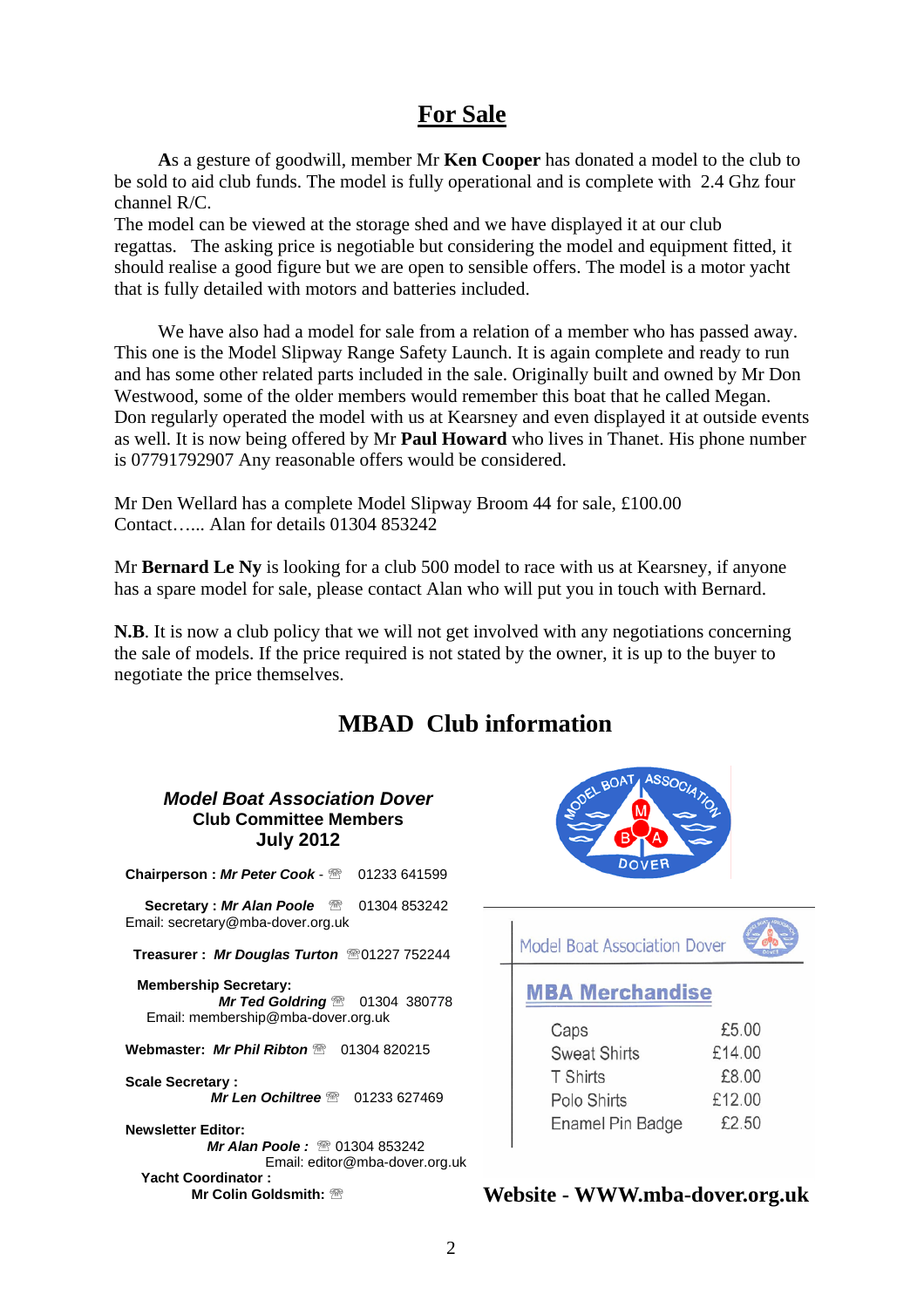## **Members New Models**

**Mark Mclachlan** has built a Finnish Navy "Jurmo Class" fast assault landing craft from the Nautical Marine kit. The model is water jet propelled using the commercial Graupner thrust 2 units with reversing buckets. Power is provided from twin 13 turn brushless in-runner motors that normally produce 22,000 rpm but this model has twin Olympus 3:1 belt drives which reduce the revs to 7330rpm. As with all these new brushless motor set ups, the batteries are the key to the performance and consequently two 6 amp, 7.4 volt Lipo (Lithium Polymer) batteries rated at 50C are used, I am told that the figure 50C is to do with the discharge rate and this figure can allow up to 3,000 amps to be drawn initially.

The model itself is unusual in design, the cabin structure is aft with a forward ramp incorporated in the cargo area cover, this streamlines the craft and provides a measure of protection for the load. The jet drives are prominent and project out from the stern of the boat. It is painted in authentic olive drab camouflage paint and looks very realistic on the water.



 Obviously, this model is very fast and must be operated with due caution on our Kearsney lake. (ed.)



There is some confusion as to how these brush- less motors are described, apparently in the model car world they are rated by the amount of turns in the windings, but in other applications, i.e. boats and aircraft use, they used Kv rating, this means for a rating of say 900 Kv, for every volt applied the motor will turn at 900rpm. At 10volts, 9,000 rpm and so on. Marks boat has model car motors fitted therefore he describes them as 13 turn motors.



 A different view of our water taken from the far bank, note the camouflaged model in the foreground made only visible by it's wake. In contrast Chris West's colourful trawler stands out well.

 *(Continued on page 4)*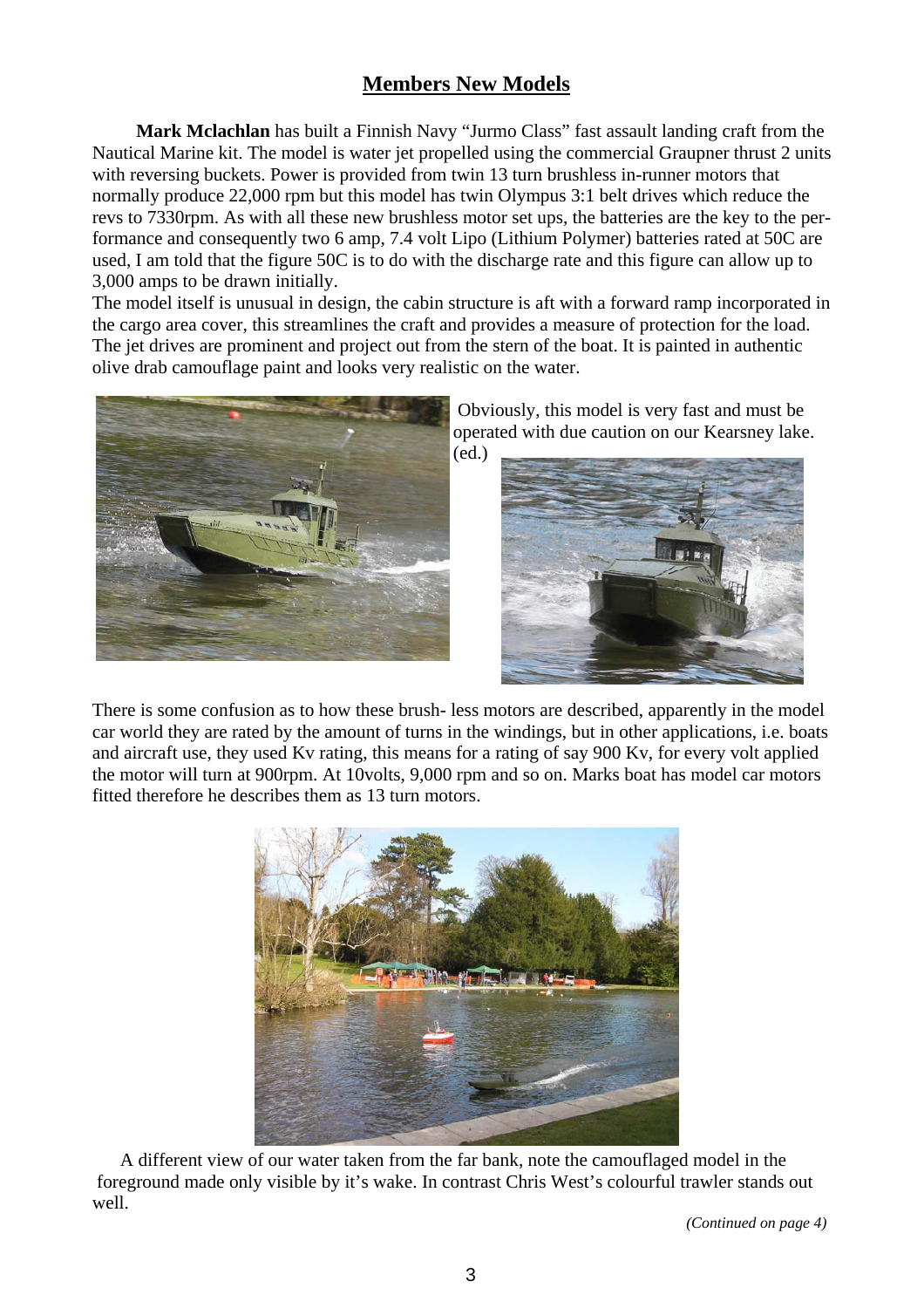#### *(Continued from page 3)*

**Derrick Rudge** is better known in the club for operating sailing boat models, so when he turns up with a power boat, that is a bit unusual but now he has gone one better and built a submarine, it's a dynamic diving freelance model and judging by the amount of times he spends with it down at the lake, it is obviously becoming a favourite model.

It was a free plan with October 2001 MMI and is now available from their plans service as No MAR 2901 called Undine. It is 790mm long and uses three r/c channels to operate,

forward dive planes, rudder and speed controller, a single MFA 385 size motor powers it all running off a 7.2 Ni-MH battery pack.

Construction could not be simpler, it is all ply and balsa with scrap bits & pieces making up the fittings, the forward gun for instance is also the on/off switch.

The simplicity of the design is attributable to Hal Harrison who makes many simple basic models and is always in the modelling magazines with his models.

 The only modification that Derrick has made is to add some extra saddle tanks to aid stability, these are simply medicine/pill canisters cut in half and stuck on.

In operation the model fills with water until the decks are awash, apply motor power and the forward motion acting over the forward dive planes force the model under water, back off the speed and the boat surfaces again… simples!

Derrick is mastering this little model and can now keep it submerged for quite some time, even making underwater turns without breaking the surface. This is a great cheap way to get into the underwater modelling world.

*Right …. Derrick's Submarine* 

*Below...Dean's Glasgow is prepared for it's maiden voyage* 





**Mr Dean Tapley** has been building the Graupner kit of the paddle tug **Glasgow** as part of the U3A course that is run by **Kim Belcher**  from his house in Canterbury.

 Dean had this model for some while and it was lying unmade in a cupboard until he joined the group and started learning new skills again enabling him to build and get it on to the water. Dean and **Dick Church**, another U3A member of Kim's group have joined the MBA-Dover club and both now enjoy the facilities at Kearsney. The Glasgow performed



very well on its maiden voyage and Dean is looking forward to sailing her again shortly. U3A stands for "University of the Third Age" and it is designed to introduce extra skills to those senior citizens who are looking for something to occupy their spare time, model boat building is just one of many skills being taught by the groups.

*Left ...The Glasgow afloat at Kearsney.* 

(*Continued on page 5)*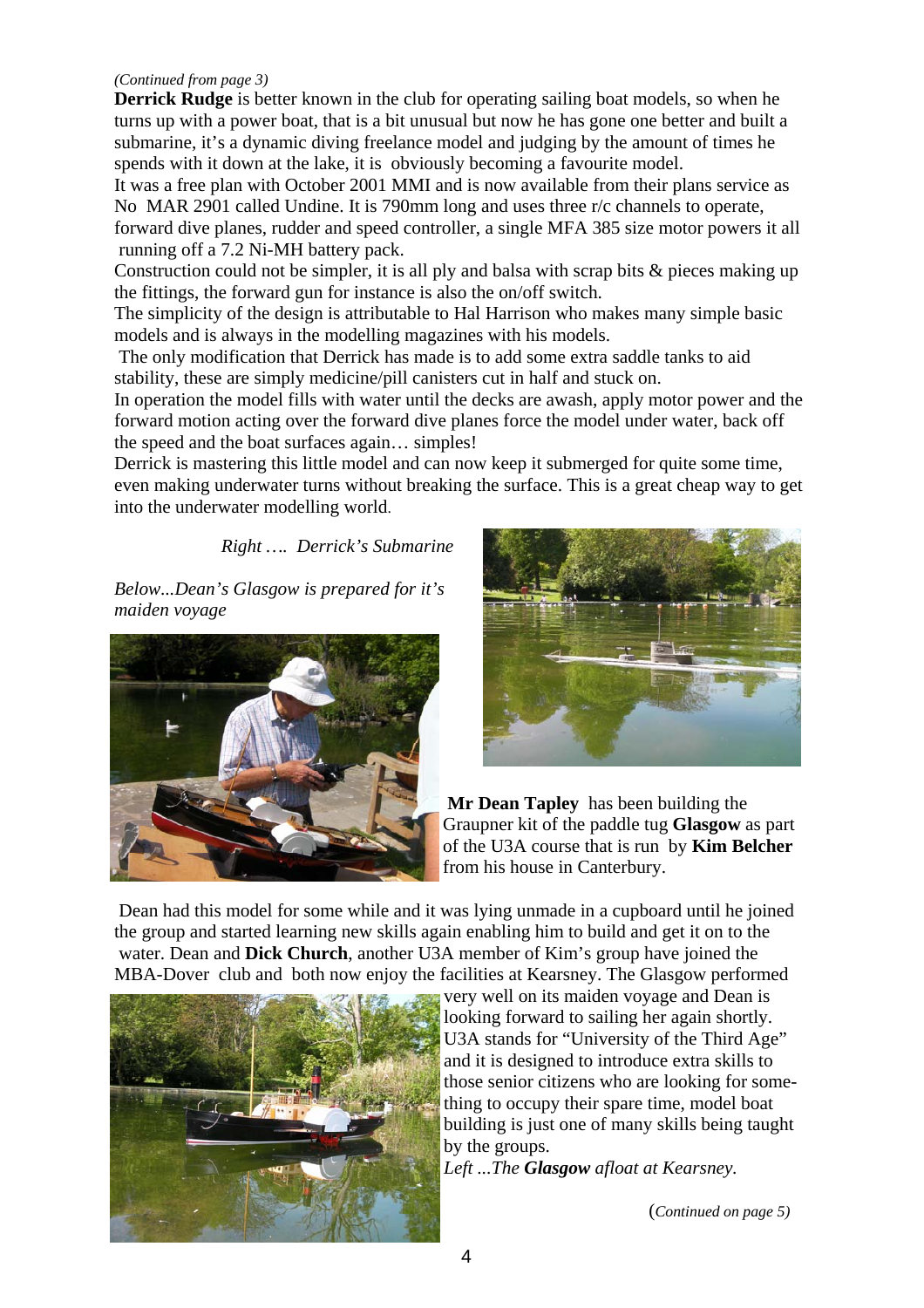#### *(Continued from page 4)*

This is a model of **Remnantia,** a scratch build tug constructed from materials that have been left over, remnants! The model has been built by **Paul Middleton** and this is his first model boat. The design is from the Glynn Guest book that shows basic modelling drawings, hints and tips. It is a great way to start building model boats and the beauty of his designs is that they all work and look good, on and off the water.

A few details from Paul: The hull is balsa wood clad in card to represent plating, the card extends above the deck to form the bulwarks. The superstructure is balsa and several bits and pieces make the fittings, all from scrap materials, only the two small cowl vents were purchased. The model is approx 20ins long and has a beam of 4ins. Inside this small model Paul has fitted an MFA como 380 motor that is coupled to an Mtroniks electronic speed controller. A planet T5 2.4ghz radio is the preferred R/C system. A Graupner smoke unit that operates by burning oil is squeezed into the slender funnel and there also a full set of lighting installed as well. The model was bravely given its maiden voyage at our Illuminated event in March as was mentioned in that report, and it has since been seen regularly at the lake operating very well.

 *Right …...Remnantia* 





 *Left ...HDML* 

Mr **Richard Sadler** has been building this HDML (Harbour Defence Motor Launch) for some time now. Richard has rejoined the club recently, he was one of the early members of the club and now that work does not get in the way, he can get on with his hobby. The HDML's are an attractive project, the drawings were scaled up from 1/2 inch to the foot to 5/8 of an inch. This increased the size from 36inches overall to 45inches and makes the model much more impressive. The hull is double diagonal plank on frame and skimmed over with Isopon which is then rubbed down to give a very smooth finish. All the superstructure is built up from plasticard and the fittings are all scratch built. I noted the detail on the gun

and found that Richard had used model railway rivets on the gunshield detail and the recoil tubes that show in the barrel are the springs from Biro's. She is powered by two Graupner 500 motors of the low drain type but despite this the model has a good turn of speed. Twin brass props give a nice scale look to the running gear. There is a preserved HDML in existence and this model sports the colour scheme that is used on that vessel,



it's a nice shade of grey!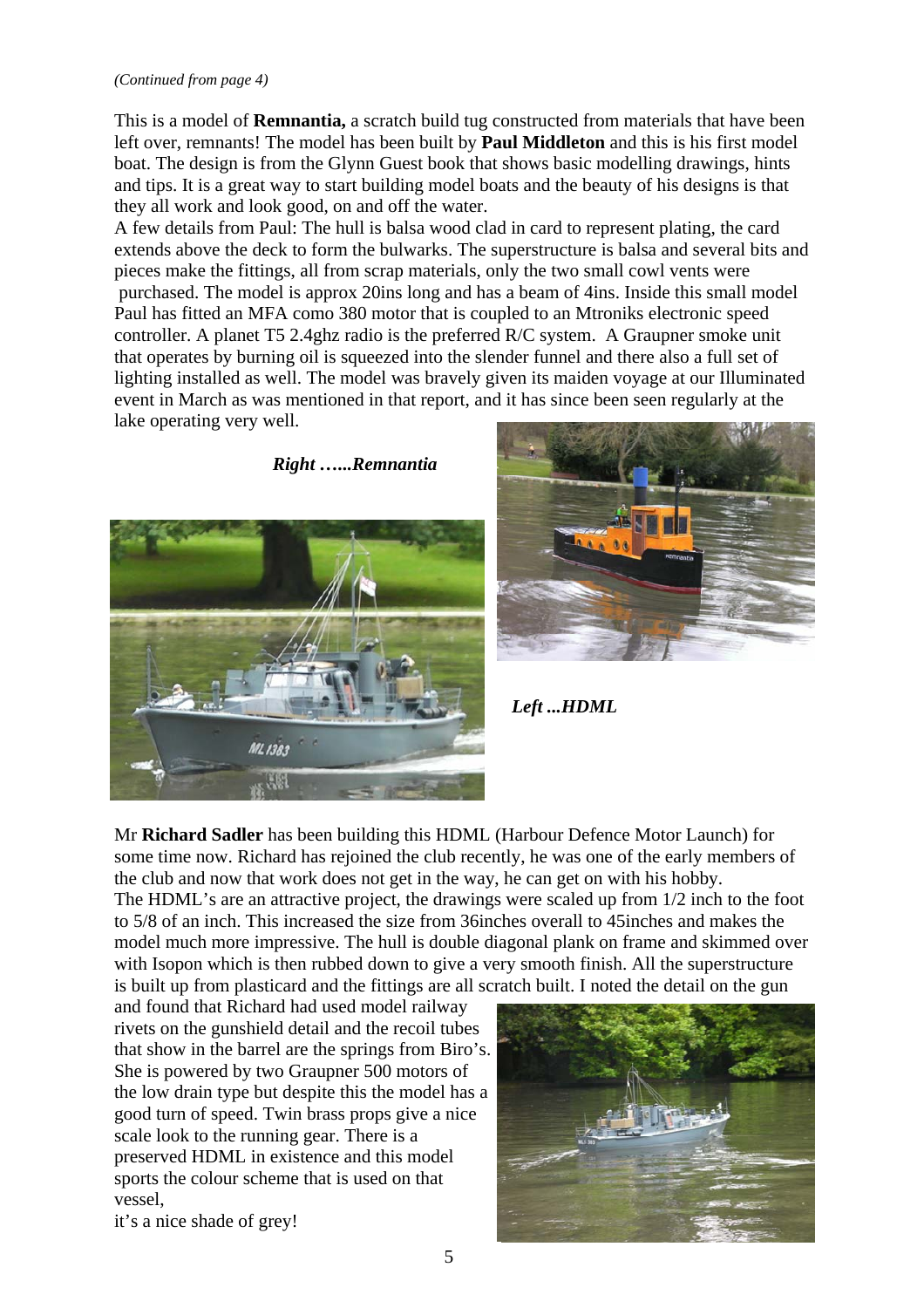## **Illuminated Event March 23rd 2012**

What a glorious evening for our first event of 2012, the sun had been out all day and the evening was superb with no wind and a clear sky, on arrival at the Abbey around 6pm, some of the members were already there and soon afterwards many more turned up. Down at the waterside, models were illuminated and placed on the water; they all looked great and as the light faded the reflections on the calm water, made them all look even better.

In all there were 15 models on show, I believe this was getting close to a record for the amount of models being shown which means this event is once again, one of our most popular meetings.

The members attending with models which I recorded, were, in no particular order,

**Peter Cook** with Cindy Celeste, **Derrick** and **Barbara Rudge** with the musically equipped paddle boat Dixie and the tug Ursus, **Chris West** with his Kipper Katcher trawler, **Graham** and **Bob White** with Orca from Jaws and Bobbie the pusher tug, **Chris Day** had his German police boat Bremen and **Ken Frisby** brought along his model of Katie Ann. **Paul Middleton** bravely sailed his first model on its maiden voyage in dark, this was named Remnantia.

It was nice to have **Reg Archer** back again with us after a spell of illness, he had built a new model of the Royal Barge and keeping Granddad company was our youngest entrant **Megan** with her model Meg. **Don Fullbrook** sailed his Clyde puffer Northlight and **Keith Worsdell** sailed the only yacht on the water, the Fairwind Marilyn.

Lastly **Bernard Le Ny** had been working up to the last minute getting two models ready for the event, the RAF Tender 206 and an airboat named Kingfisher.

Well done to everyone who took the time and effort to get their models on the water and to display them so well.

As this was a competition, there had to be a winner and this time the trophy was awarded to Graham White with his model of Orca, the judging of the boats is never easy and normally we find an unsuspecting member of the public to give us their opinion but as I could not find anybody willing to help, the committee made the decision this time. We hope that Jaws was not left cruising the waters of Kearsney waiting for us.



Paul Middleton's *Remnantia* 

*Once again at this event I did not get many decent pictures of the models illuminated, please accept my apologies but getting clear pictures at night is not that easy, they look great until you put them up on the computer screen where they are disappointing. Alan....* 

## **Club Regatta 15th April**

Our first regatta was very well attended, all the steering, towing and club 500 events were accomplished without incident and all participants enjoyed them.

A lot of our newer members were on hand to help with the setting up and breaking down of the equipment, this really helps because the trolleys seem to be getting heavier, or are we just getting older?

The weather was also kind (ish) to us, It was sunny for most of the day but a strong breeze caused us to make sure all the guy ropes were attached securely to prevent the regatta turning into a gazebo kite flying show.

The yacht section managed to take advantage of this breeze and completed their three races on time, I counted six boats competing, all Fairwinds.

*( Continued on page 6)*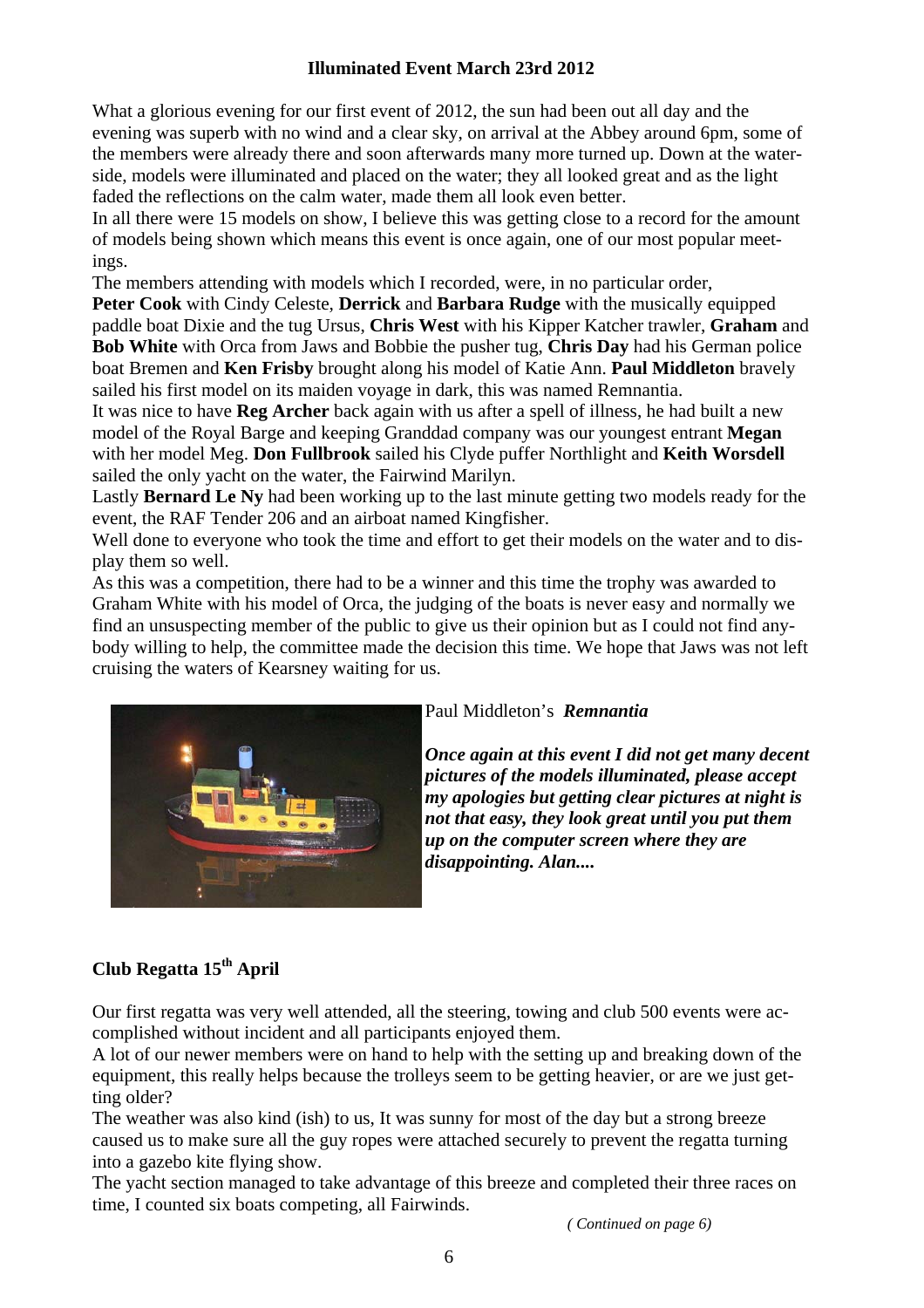#### *(continued from page 5)*

On the powerboat side, we had a good selection of models on display, those that we see regularly were boosted by several others that are owned by our newer members, most of these were entered into the competitions organised by Len our scale secretary and all performed well.

The timing of the competition events was very well organised with the yacht races slotting in well with the powerboats events, this allowed members who wanted to participate in both disciplines to do so without rushing or missing their slots.

The Club 500 racing also took place but due to retirements probably due to their first outings this year, the fleet was seriously depleted with only two boats managing to finish the races. Quite a number of enquiries were received about the club 500 boats and it looks like the lack of entrants might be addressed very soon!

Len brought along the sailing boats made from pipe lagging and described to the membership how they were made, it is hoped to hold an across the lake race at the next regatta. A nice first regatta.

## Sunday 13<sup>th</sup> May, club regatta.

Considering the amount of rain that we have been experiencing lately, the weather on Sunday 13th! was very good, sunny for most of the time with a breeze getting up during the day. A speedy set up of the compound was completed early and the models were got ready for display on the tables. The yachts were competing in the regatta series of their summer yacht races, the breezy conditions was good news for them.

Len, our scale secretary, had set up the course for the Springer tug push first and as usual, this event got away on time with four Springer's competing. A break was followed by the steering competition at midday and the towing competition at 1.15. When these were completed we held three, back to back club 500 races. Due to the amount of entries being low, the competition slots were shorter at this regatta but this spare time did allow for more free sailing and at the end of the day the Pipe lagging Galleon race. The idea was that these little free sailing boats were released from one side of our lake and the winner was the first to get across to the far bank. As the breeze was changing direction all the time, it was purely luck that carried the winners across, several were well ahead only to find a gust of wind changed their course and then left them stranded. Many ended up in the branches of the island and two were pushed under the bridge and were rescued by the dinghy.

This was a real fun event that brought the whole club together, the little boats can be made for almost nothing and take no time at all to build, we had done this before some years ago but thought another try at it would be worthwhile, how right we were!

The equipment was packed away in the evening sunshine and the compound area cleaned. This was another successful regatta for all sections of our club.

#### **Club Regatta 24th June**

Well it had to happen, after waiting all morning for the rain to clear we finally decided to abandon this regatta. Although the weather did improve slightly, most had drifted away home by midday so no regatta for June.

#### **Club Regatta 8th July**

This was an extra club regatta that was held to replace the cancelled Dover Regatta that we should have attended on both the Saturday and Sunday.

The weather forecast was again very poor but we decided to continue and set up the compound and enjoyed a nice morning at least! The torrential rain downpours from midday onwards caused us to pack away early, but we did get in a round of competitions to add to the overall scores for the year.

 It was also the British Grand Prix and the men's final day at Wimbledon so the sporty boaters went off before the rain anyway.

A good test for the new Gala tent though!